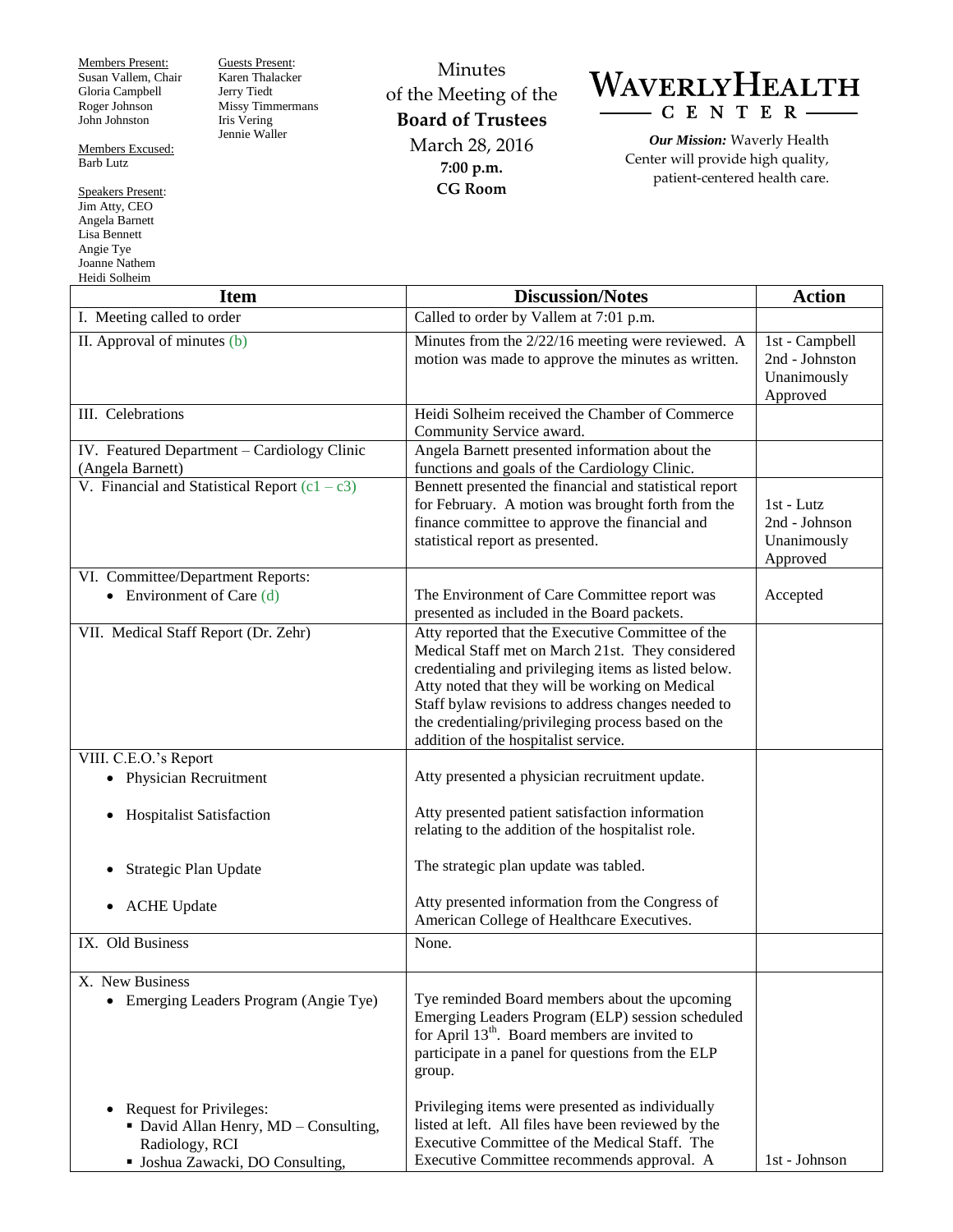| Radiology, RCI<br>Ryan Luong, MD - Active, Hospitalist -                        | motion was made to approve all privileging items as<br>individually considered and recommended by the | 2nd - Johnston<br>Unanimously |
|---------------------------------------------------------------------------------|-------------------------------------------------------------------------------------------------------|-------------------------------|
| Family Practice/Emergency Medicine,<br>Wapiti                                   | Executive Committee of the Medical Staff.                                                             | Approved                      |
| • James Vodvarka, DO - Active,<br>Hospitalist – Family Practice/Emergency       |                                                                                                       |                               |
| Medicine, Wapiti<br>· David S. Lenninger, CRNA - Courtesy -                     |                                                                                                       |                               |
| Locums, Anesthesia, Waverly Health<br>Center                                    |                                                                                                       |                               |
| Privilege Update:<br>$\bullet$                                                  |                                                                                                       |                               |
| • Amy Bodensteiner, ARNP – Active,<br>Family Practice, WHC                      |                                                                                                       |                               |
| • Sarah DeVore, ARNP - Active, Family<br>Practice, WHC                          |                                                                                                       |                               |
| • Mary Deutmeyer, ARNP - Active,<br>Family Practice, WHC                        |                                                                                                       |                               |
| Kristen Grapp, ARNP - Active, Family<br>Practice, WHC                           |                                                                                                       |                               |
| · Heidi Harms, ACNP - Active,                                                   |                                                                                                       |                               |
| Emergency Medicine, WHC<br>Kathleen Heise, ARNP - Active, Family                |                                                                                                       |                               |
| Practice, WHC                                                                   |                                                                                                       |                               |
| Tara Hensley, PA-C - Active, Family<br>Practice, WHC                            |                                                                                                       |                               |
| Randy Wirtz, ARNP - Active, Family<br>Practice, WHC                             |                                                                                                       |                               |
| • Amber Weber, ARNP – Active, Family                                            |                                                                                                       |                               |
| Practice, WHC<br>Teresa Isaacson, ARNP - Active, Family<br>Practice, WHC        |                                                                                                       |                               |
| <b>Terrie Thurm, ARNP</b> – Active, OB/Gyn,<br><b>WHC</b>                       |                                                                                                       |                               |
| Kerri VanEe, ARNP - Active,                                                     |                                                                                                       |                               |
| Orthopedics, WHC<br>Troy Ivey, DO - Active, General                             |                                                                                                       |                               |
| Surgery, WHC                                                                    |                                                                                                       |                               |
| • John Zehr, $MD - Active$ , Emergency<br>Medicine/Family Practice, WHC         |                                                                                                       |                               |
| Provisional Appointment to Medical Staff:                                       |                                                                                                       |                               |
| • Clay Hallberg, DO - Courtesy,<br><b>Emergency Medicine, EPA</b>               |                                                                                                       |                               |
| Tu Anh Luong, MD - Active, Hospitalist<br>- Family Practice/Emergency Medicine, |                                                                                                       |                               |
| Wapiti                                                                          |                                                                                                       |                               |
| • Mary Wendt, MD - Active, Hospitalist -<br>Family Practice/Emergency Medicine, |                                                                                                       |                               |
| Wapiti<br>• David Allan Henry, MD - Consulting,                                 |                                                                                                       |                               |
| Radiology, RCI                                                                  |                                                                                                       |                               |
| Change is Status Provisional to Regular<br>Status:                              |                                                                                                       |                               |
| Ron Sims, MD<br>Kara Franzen, DPM                                               |                                                                                                       |                               |
| Kristen Grapp, ARNP                                                             |                                                                                                       |                               |
| • David Paxton, DPM                                                             |                                                                                                       |                               |
| <b>Continuation of Provisional Status:</b><br>Lisa Maher, ARNP                  |                                                                                                       |                               |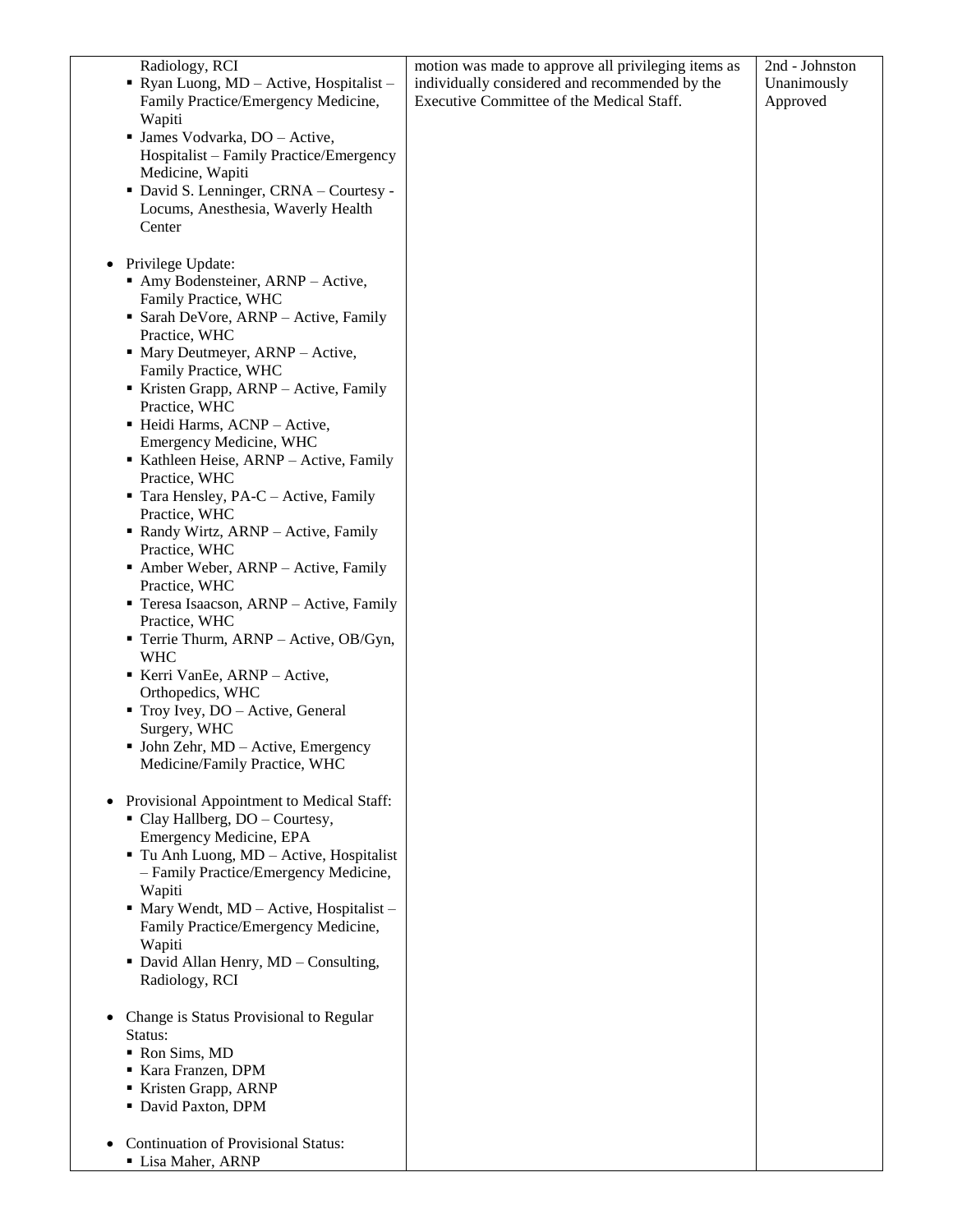| Abbie Schrader, ARNP<br>· Paula Vroman, OPA-C<br>" Todd Johnston, MD                                                                                                                                                                                                                                                                                             |                                                                                                                                                                                                                                                                                                                                                                                                                                                                                                                                                                 |                                                                        |
|------------------------------------------------------------------------------------------------------------------------------------------------------------------------------------------------------------------------------------------------------------------------------------------------------------------------------------------------------------------|-----------------------------------------------------------------------------------------------------------------------------------------------------------------------------------------------------------------------------------------------------------------------------------------------------------------------------------------------------------------------------------------------------------------------------------------------------------------------------------------------------------------------------------------------------------------|------------------------------------------------------------------------|
| Revised Clinical Privilege Forms:<br>• Pulmonary Medicine (f1)<br>• Physician Employed Registered Nurse<br>(f2)                                                                                                                                                                                                                                                  | The revised clinical privilege forms, listed at left,<br>were presented for review as included in the Board<br>packets. The revised privilege forms have been<br>reviewed by the Executive Committee of the Medical<br>Staff and are recommended for approval. A motion<br>was made to approve the revised privilege forms as<br>written.                                                                                                                                                                                                                       | 1st - Campbell<br>2nd - Johnson<br>Unanimously                         |
| New Policies & Procedures:<br>$\bullet$<br>$\blacksquare$ Anticoagulation Management (g)<br>• Information Systems - Data Disaster<br>Recovery Plan (h)<br>Information Systems - Management $&$<br>User Responsibility (i)<br>Finance Committee (j)                                                                                                               | The new policies listed at left were presented for<br>review as included in the Board packets. The<br>policies have been reviewed by the Executive<br>Committee of the Medical Staff and are<br>recommended for approval. A motion was made to<br>approve the policies as written<br>Bennett reported that the Finance Committee met on<br>March 24th. Minutes from the meeting were<br>included in the Board packet.                                                                                                                                           | Approved<br>1st - Johnson<br>2nd - Johnston<br>Unanimously<br>Approved |
| Capital Purchase FYI - ABG Analyzer<br>\$8,275                                                                                                                                                                                                                                                                                                                   | Nathem reported on the capital purchase listed at left<br>that is under the Board approval threshold at \$8,275.                                                                                                                                                                                                                                                                                                                                                                                                                                                |                                                                        |
| • Capital Request - Stress Test System<br>with BP Monitor                                                                                                                                                                                                                                                                                                        | Nathem presented a capital request for a stress test<br>system with a blood pressure monitor at a cost not to<br>exceed \$28, 094.30. A motion was brought forth<br>from the Finance Committee to approve the request<br>as presented.                                                                                                                                                                                                                                                                                                                          | 1st - Johnson<br>2nd - Lutz<br>Unanimously<br>Approved                 |
| • Charity Care                                                                                                                                                                                                                                                                                                                                                   | There were no applications for charity care.                                                                                                                                                                                                                                                                                                                                                                                                                                                                                                                    |                                                                        |
| Personnel Committee (k)                                                                                                                                                                                                                                                                                                                                          | Tye reported that the Personnel Committee met on<br>March 10 <sup>th</sup> . Minutes from the meeting were included<br>in the Board packet.                                                                                                                                                                                                                                                                                                                                                                                                                     |                                                                        |
| Planetree Update                                                                                                                                                                                                                                                                                                                                                 | Solheim presented a Planetree update, noting that 3<br>new members have joined the Patient Partnership<br>Council, for a total of 8 members. Solheim reported<br>that we are currently accepting nominations for the<br>Planetree Spirit of Caring award. We will select a<br>clinician (provider) and a caregiver as award<br>recipients and as part of their reward, they will be<br>able to attend the Planetree conference in Chicago<br>this October. Solheim also noted that we have<br>submitted applications to present at the Planetree<br>conference. |                                                                        |
| XI. Closed Session<br>Iowa Code Chapter $21.5.1(i)$ – Closed session to<br>evaluate the professional competency of an<br>individual whose appointment, hiring,<br>performance or discharge is being considered<br>when necessary to prevent needless and irreparable<br>injury to that individual's reputation and that<br>individual requests a closed session. | A motion was made to move into closed session at<br>7:53 p.m. for the purpose identified at left.                                                                                                                                                                                                                                                                                                                                                                                                                                                               | 1st - Johnston<br>2nd - Campbell<br>Unanimously<br>Approved            |
| XII. Open Session                                                                                                                                                                                                                                                                                                                                                | A motion was made to move back into open session<br>at 9:07 p.m. No action was taken.                                                                                                                                                                                                                                                                                                                                                                                                                                                                           | 1st - Campbell<br>2nd - Johnston<br>Unanimously<br>Approved            |